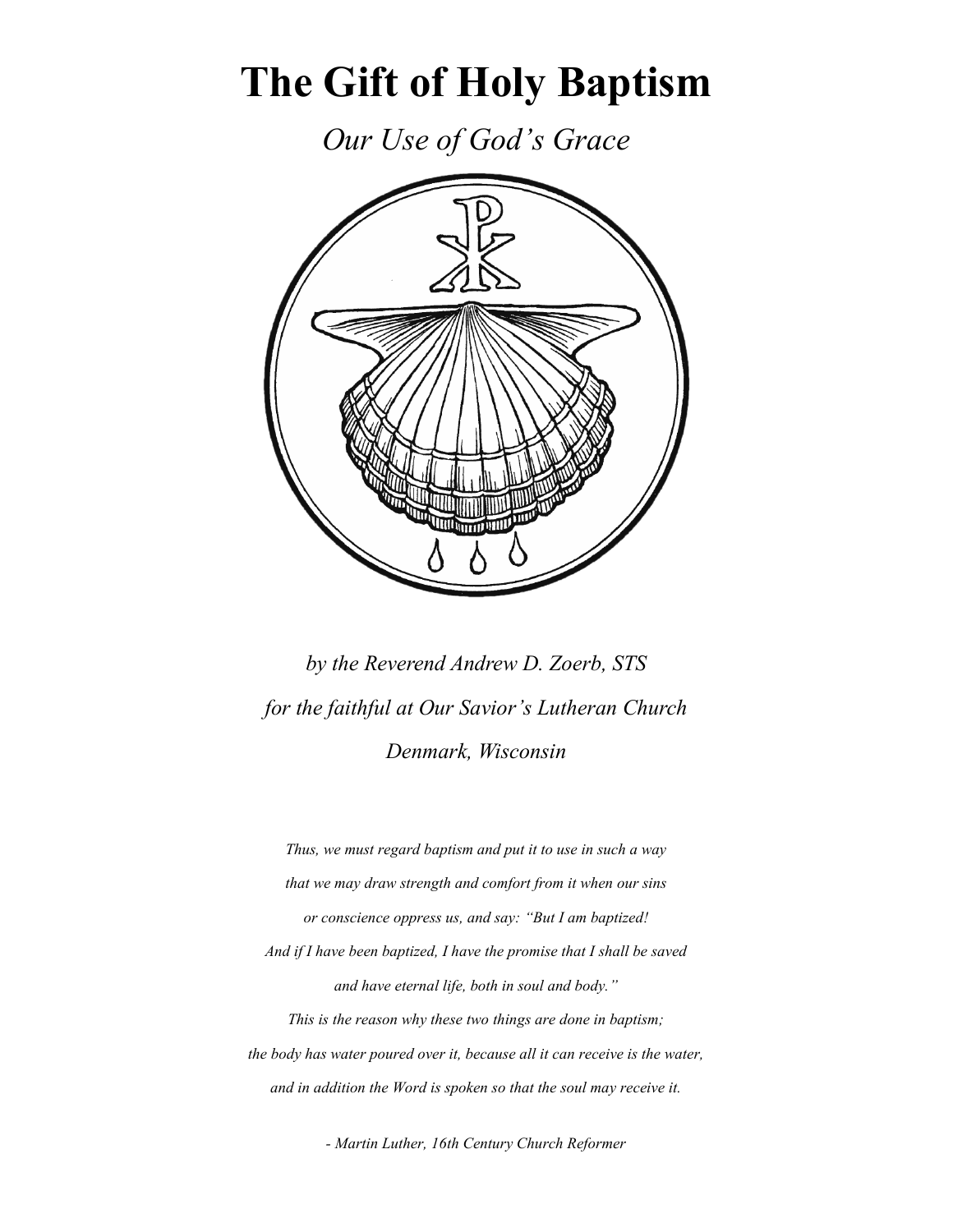#### **WHY DO WE BAPTIZE?**

There may be many answers to this question, but the most common is that baptism gives us a sure ticket into heaven—we think of baptism as an insurance plan. "The one who believes and is baptized will be saved; but the one who does not believe will be condemned" (Mark 16:16). Verses like this one from the Bible can make us fearful, and we begin to search for ingredients to our recipe of salvation.

But the waters of baptism don't flow from a fire hose of salvation spraying magical water, so that whoever gets hit will be with God in heaven when they die. The early church celebrated baptism as an entrance rite into the Christian community. Participating in this rite meant that the baptized were deliberately giving up one way of life for another. Those who made this commitment to the Christian way of life would spend the period before Easter—known as Lent—in preparation for their baptism. These baptismal candidates would go through a series of questions and renouncements before finally being baptized on the eve of Easter, known as the Vigil of Easter.

The commitment they were making wasn't just part of a formula; rather, their commitment was to Christ, and to a particular way of servanthood in God's kingdom.

This is now the same baptismal commitment we must consider. In a time when secular norms and individuality try to dictate how we do what we do—even and especially in the way of church practices—the church has lost some understanding about Holy Baptism. But because this is a holy gift, we must understand that baptism is first and fundamentally a radical gift given to us—and for us—by our God who would claim us as His children.

## **BAPTISMAL RESPONSIBILITIES AND CHOICES**

As we come to the font, we're asked to respond to a series of questions, and affirm our acceptance of some very specific expectations and responsibilities.

Sponsors will be the first to present us. Sponsors—more traditionally known as Godparents—are partners in our faith. They should be people who possess a strong commitment to faith, and the ability to guide us in the ways of the Christian life. Often we choose relatives or close friends to be sponsors because we know them and like them. That's fine as long as those whom we've chosen to be sponsors are fully aware of that to which they are committing, and intend to do their best to fulfill that commitment. So when we choose, we need to do so intentionally and with a focus towards Christ.

Then we're asked: *Called by the Holy Spirit, trusting in the grace and love of God, do you desire to be baptized into Christ?* Our answer is life-changing.

If your child is being baptized, as parents you're entrusted with responsibilities until the child affirms their baptismal commitment when they're older in a ritual known as "Confirmation." Below are the responsibilities parents will commit to—take some time to read through these responsibilities carefully and ponder what they mean for you and your child.

> *to live with them among God's faithful people, bring them to the Word of God and the Holy Supper, teach them the Lord's Prayer, the Creed, and the Ten Commandments, place in their hands the Holy Scriptures, and nurture them in faith and prayer, so that they may learn to trust God, proclaim Christ through word and deed, care for others and the world God made, and work for justice and peace.*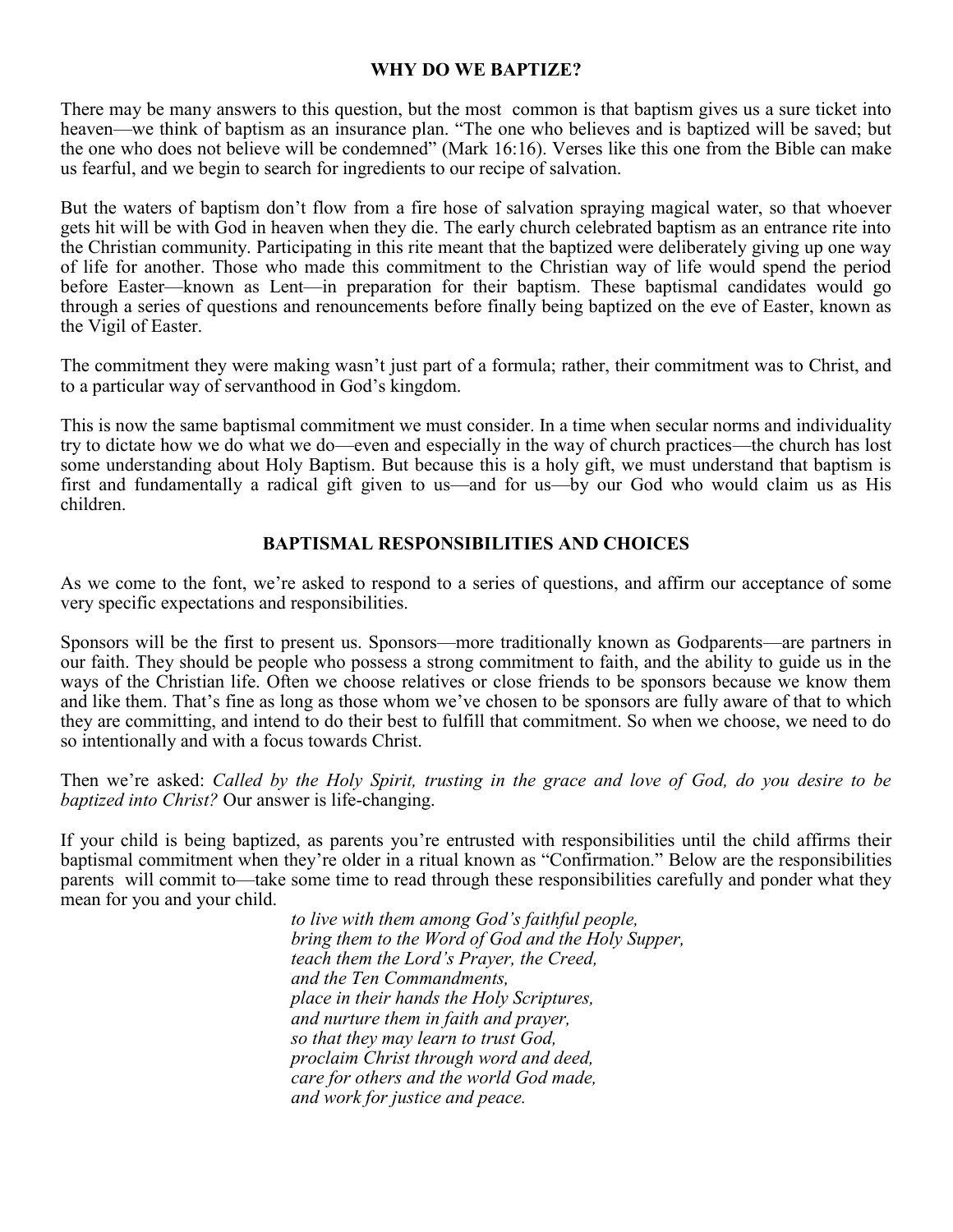## **BAPTISM WITHIN THE CONGREGATION**

There is a great benefit to being baptized in the midst of our congregation. Whether or not you know everyone in our congregation, they will also take a vow during your baptism. They will promise to support and pray for you in your new life in Christ.

What does this mean for you? It means that our congregation will offer opportunities for you or your child to grow in faith. We'll offer you a chance to learn more about who God is, to articulate a tradition and a faith that has affected the lives of people for thousands of years, and to experience the faith life of others, celebrating with them in moments of great joy, and suffering alongside them in moments of deep grief. You'll see how being Christian isn't just something we call ourselves—it's something we truly seek to live, not only for the benefit of ourselves, but for the good of others as well.

Sometimes, however, individuals don't feel comfortable being baptized in the midst of a congregation. When that's the case, a baptism may take place outside of the Sunday worship service. This is discouraged, and should only be done in situations of urgency or special need. If it's necessary that the baptism take place outside of Sunday worship, a time should be found soon after for the vow to be renewed as the individual joins in worship and participates in the life of the congregation.

Regardless of whether Holy Baptism is done publicly or privately, God blesses the individual with a great gift of grace. When done publicly, there is an added layer of encouragement and accountability to aid us in our Christian life together. This is a moment of great joy for our congregation as we welcome among us individuals and children who "join us in giving thanks and praise to God and bearing God's creative and redeeming Word to all the world" (from Evangelical Lutheran Worship, page 231).

#### **WHAT'S CHANGING AT OUR SAVIOR'S?**

Each year we have individuals and families request Holy Baptism for themselves or their children. Thanks be to God for this! But we began to see a trend: as a community of Christians, we were not staying connected with these newest disciples.

There are a variety of reasons for this—some good, and some not. In the end, we have not done as well as we'd like in our commitment to these newly baptized. And so we're doubling down on the impact Holy Baptism has in the life of the Christian, and in our congregation.

**Holy Baptism is done when an individual desires to be baptized, but it is a communal practice within the life of the congregation.** Our current culture of individual choice over-and-above a sense of community and tradition has warped this understanding to mean that an individual decides when and how Holy Baptism is to occur within the congregation. This can work in the life of the individual, but not necessarily in the life of the congregation. It is an individual's desire which brings them to the font, or river, or lake, but it is the congregation which witnesses the new believer's commitment to Christ in an effort to support them in their life together. As a congregation, we will continue to embrace the common bond Holy Baptism offers.

To better embrace this bond and encourage its growth, Our Savior's will publicly celebrate Holy Baptism on four appointed Sundays throughout the year. These Sundays will be accompanied by a brief "Welcome to Holy Baptism" class intended for families and individuals, as well as their sponsors. During this class, those desiring to be baptized will hear from others who have been baptized and living a faithful life, and who have been raising children in the shadow of the cross through Holy Baptism.

Families and individuals who do not wish to participate in a public baptismal rite will still receive the gift of Holy Baptism through Our Savior's. These individuals will need to attend a "Welcome to Holy Baptism" session prior to receiving this gift. There are four sessions scheduled throughout the year to accompany the public baptisms, so anyone desiring to be baptized will not have to wait long.